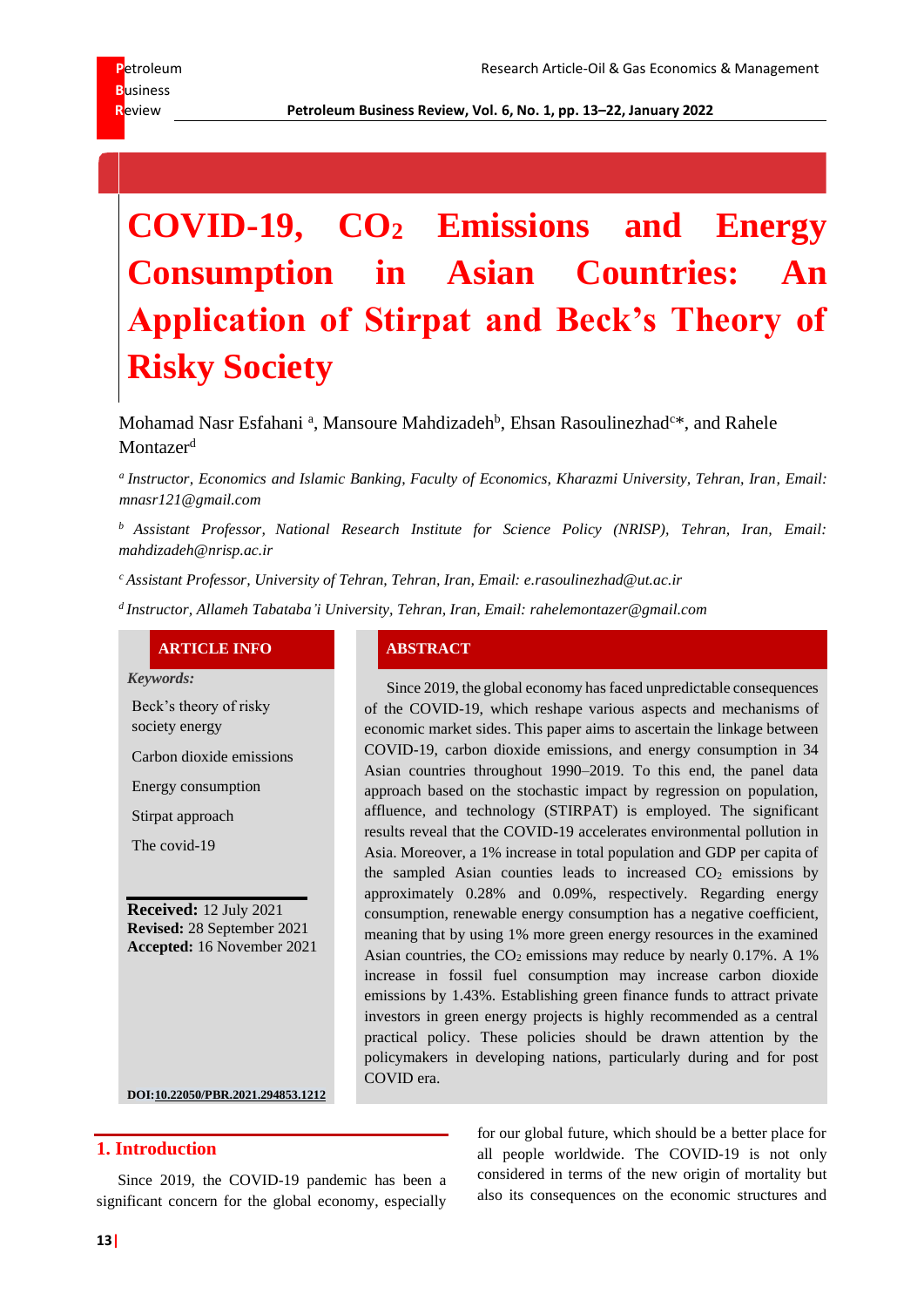**P**etroleum **B**usiness **R**eview

mechanisms and even on daily livelihood are questionable and remarkable. If we consider the income per capita as a welfare indicator of countries, according to the World Bank report (Figure 1), all countries are experiencing a reduction in this variable, meaning the welfare problem in societies. This situation can be

predicted at a worse level soon during 2021–2023 for emerging markets, developing nations, and lessdeveloped countries with insufficient financial funds to make a rapid and efficient economic recovery under the COVID-19 circumstances.



Note: the list of small states can be accessed from https://www.worldbank.org/en/country/smallstates/overview; LICs stands for low-income countries

Source: Authors' compilation from The World Bank (2021).

Generally, making the earth a better place for living is the main priority of international organizations, and they regularly represent recommendations and policies to countries to reach a better place with lower environmental pollution. Among these international organizations, the United Nations proposed 17 Sustainable Development Goals (SDGs) for countries to place as their priorities in planning and prospects. The related SDGs to climate change and environmental pollution are no poverty (SDG #1), affordable and clean energy (SDG # 7), sustainable cities and communities (SDG # 11), climate action (SDG #13), and life and land (SDG #15).

The critical point of view is that the ongoing challenge of the COVID-19 may adversely affect reaching the defined sustainable development goals in countries, particularly the ones with a lower level of development. New studies have discussed the negative impact of COVID-19 on sustainable development. For example, Fagbemi (2021) discussed that the pandemic of coronavirus harshly decelerates the progress of SDGs around the world, and it has become a potential threat for our globe. In another study, Marazziti et al. (2021)

expressed that the COVID-19 helps countries combat climate change and air pollution. By employing stimulating policies, the countries can go faster in the energy transition from fossil fuels toward green energy resources. In a new study, Nundy et al. (2021) addressed the pandemic as a threat to achieving the SDGs, which causes a long delay in implementing sustainable development plans in countries.

The current challenge of the coronavirus outbreak and the necessity of countries to combat environmental pollution and lower the threat of climate change motivate us to carry out this research for the case of different regions in Asia. Despite a few groups of studies about the impact of COVID-19 on environmental pollution (e.g., see Andreoni 2021; Sikarwar et al. 2021; Zhang et al. 2021), the authors did not find any in-depth paper focusing on the regional study of the impact. Therefore, this paper tries to fill in this literature gap.

To academically measure the impact of COVID-19 on environmental pollution, general theoretical approaches such as stochastic impact by regression on population, affluence, and technology (STIRPAT) are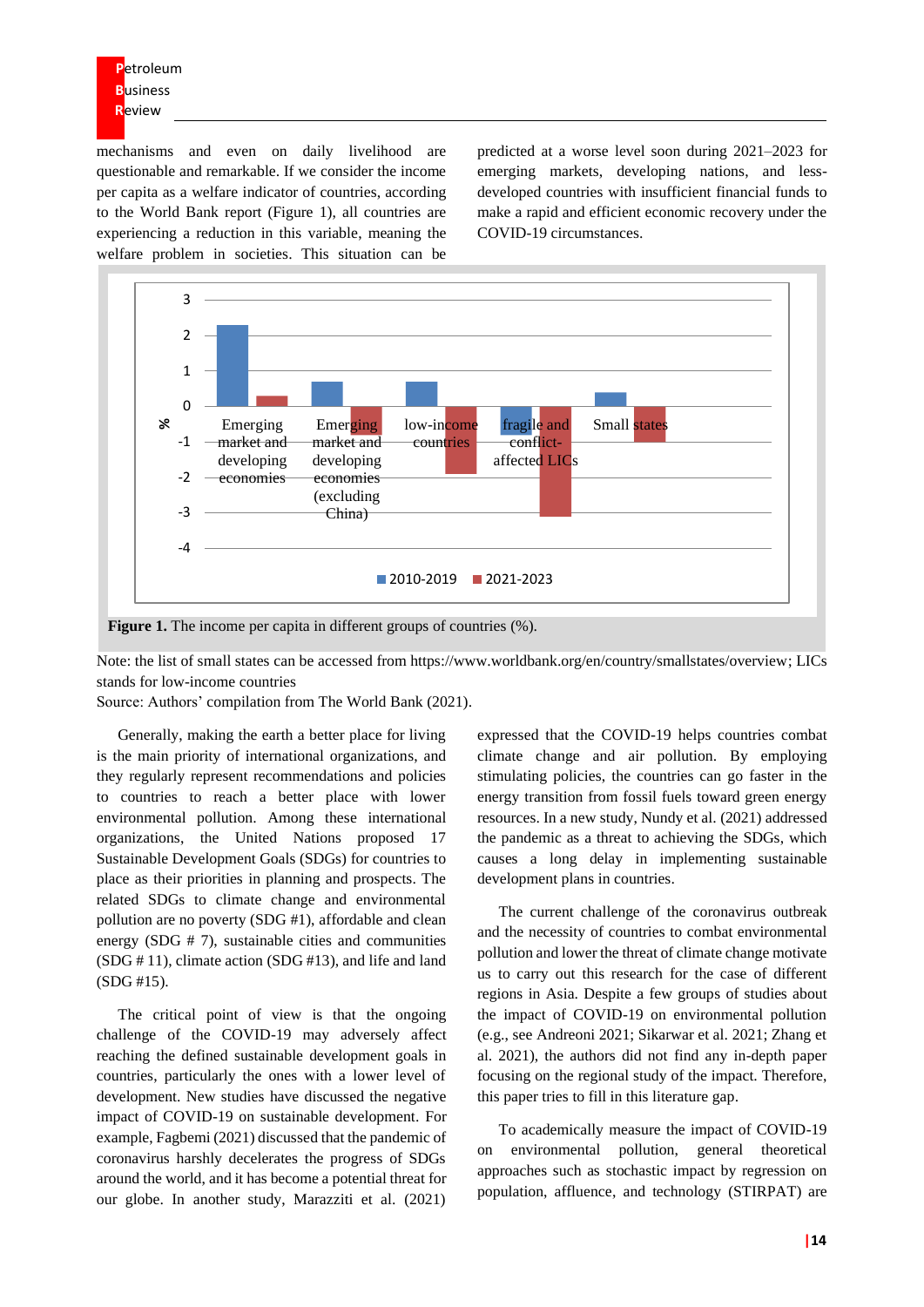

# Volume 6, Issue 1

January 2022

carried out to evaluate the role of societies on environmental variables. These theoretical approaches have been employed by a vast number of scholars like Fan et al. (2006) for a group of countries, Wang et al. (2013) and Zhang and Zhao (2019) for China, and Gani (2021) for 59 countries.

The study case in this paper is Asian nations with impressive economic potential and a high contribution to carbon dioxide emissions worldwide. Based on the ADB's report of Asia 2050, it is predicted that by 2050, Asia will be the significant dominant economic player and carbon dioxide emitter in the world. Therefore, the study of the relationship between COVID-19,  $CO<sub>2</sub>$ emissions, GDP per capita, and energy consumption for the case of Asian nations is vital and worthy of investigation.

The research structure is as follows: First, the literature gap that the paper tries to fill is discussed in Section 2. The following section represents the theoretical approach to making empirical equations. Section 4 expresses information about data and econometric estimation. The empirical results are argued in Section 5, and lastly, Section 6 provides the concluding remarks and significant policy implications.

### **2. Literature review**

Since last 2019, many scholars have studied the dimensions and consequences of the coronavirus pandemic from various economic, political, social, and other aspects. Based on the research problem of our paper, the group of studies exploring the environmental impacts of the COVID-19 has been addressed in this section.

In a study, Aghashariatmadari (2021) studied the impact of lockdown from the COVID-19 on air pollution in Tehran, Iran. He found out that the COVID-19's lockdown increased air pollution due to removing the traffic control policy and reducing using public transportation. Ghahremanloo et al. (2021) investigated the relationship in the case of East Asia, and the significant findings did not approve the significant impact of COVID-19 on environmental pollution. Andreoni (2021) sought to determine the impact of the pandemic on CO<sub>2</sub> reduction in Europe. He concluded that travel ban and lockdown due to the pandemic have a

significant role in reducing carbon dioxide emissions. Using a global vector autoregressive approach, Smith et al. (2021) estimated the impact of the pandemic on fossil fuel consumption and carbon dioxide emissions. The significant findings revealed that there is not any relationship between the pandemic and environmental pollution in the long run. In another study, Wang et al. (2020) found out that a 1% decrease in the rate of COVID-19 cases may reduce  $CO<sub>2</sub>$  emissions by approximately 0.22%. Wang and Wang (2020) studied the impact of the pandemic on carbon emissions and concluded that trade protectionism under the COVID-19 leads to a higher energy intensity which may lead to higher CO<sub>2</sub> emissions in developing nations. In another new study, Hoang et al. (2021) revealed that the pandemic reduces the speed of progress of energy transition, and it urges countries to make policies to develop more sustainable energy resources. Zhang et al. (2021) evaluated the relationship between  $CO<sub>2</sub>$ emissions and energy consumption under the pandemic in China. The significant findings show that the policies, such as lockdown and vaccination, for controlling the pandemic can decrease carbon dioxide emissions in China, which is against the ideology of liberalism and mobility of labor and capital.

Considering the studies mentioned above, it can be expressed that there is a clear literature gap of evaluation of the relationship between environmental pollution and the COVID-19 for the case of Asian economies. Hence, this paper seeks to fill this literature gap through the STIRPAT approach.

### **3. Theoretical background**

To measure the impact of the COVID-19 pandemic on environmental pollution in 38 Asian nations, we consider an approach based on the STIRPAT framework.

The STIRPAT approach is a well-known theoretical framework to evaluate the human impacts on the environment. This approach is the updated version of the IPAT model proposed by Ehrlich and Holdren (1971), who tried to find the linkage between environmental impact, population, and human well-being.

We can have the following conceptual framework to choose independent and explanatory variables.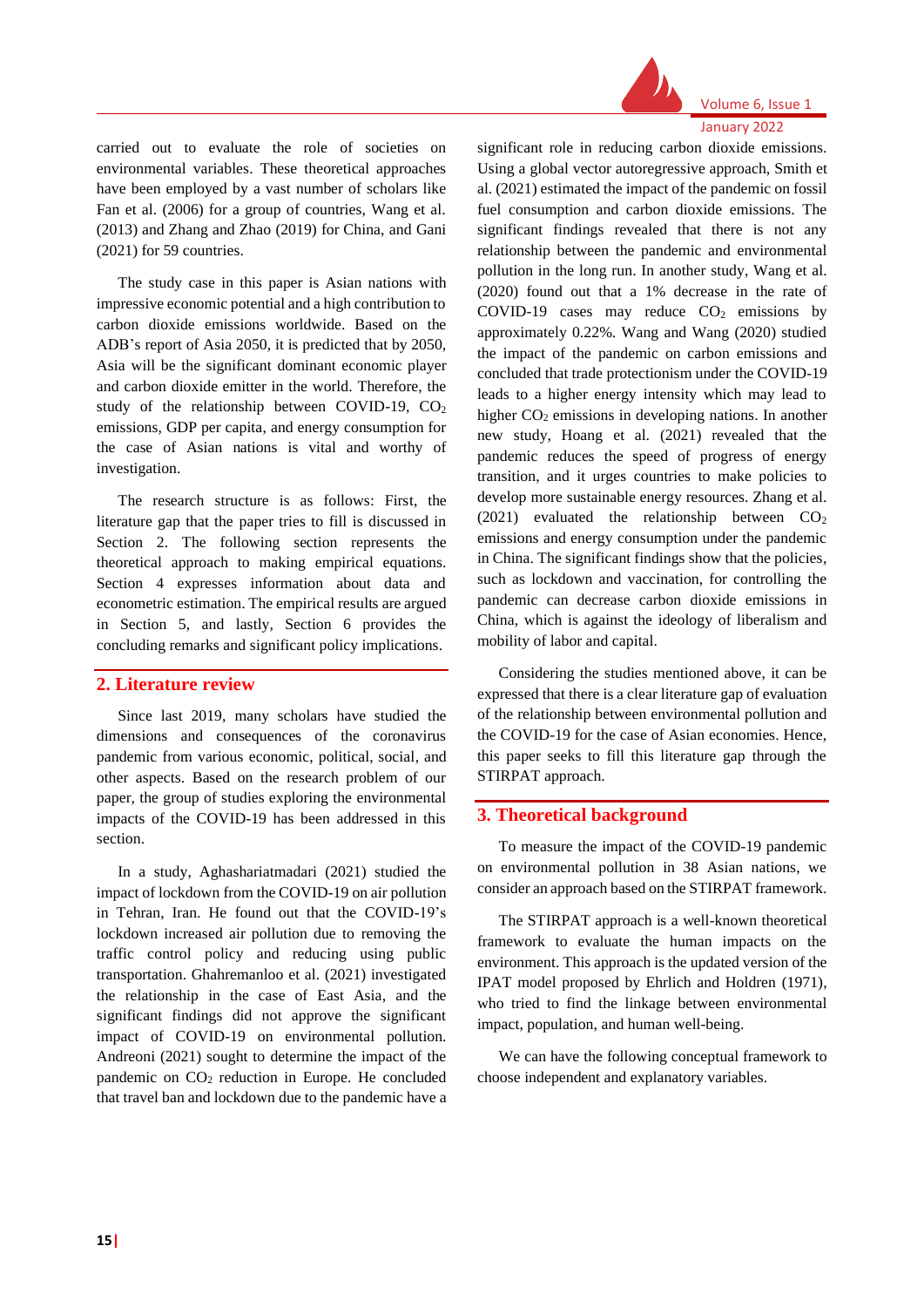

Source: Authors

According to the aforementioned conceptual framework, the variables of the empirical model are determined as follows:

Environmental Pollution = F (COVID19, Population, economic growth, energy consumption) (1)

Considering proxies, the above equation can be transformed to the regression format in Equation (2):

$$
ICOPC_{it} = \alpha_0 + \alpha_1 COVID_{it} + \alpha_3 IPOP_{it} +
$$
  
\n
$$
\alpha_4 IGDPPC_{it} + \alpha_5 INREC_{it} + \alpha_6IREC_{it} + \varepsilon_{it}
$$

where COPC is  $CO<sub>2</sub>$  emissions per capita, COVID is a dummy variable. POP and GDPPC indicate total population and GDP per capita, while NREC and REC represent nonrenewable energy consumption and green energy consumption, respectively.

#### **4. Data and methodology**

Based on Equation (2), we have  $CO<sub>2</sub>$  emissions per capita as the dependent variable, COVID as an explanatory variable, and population, GDP per capita, renewable, and nonrenewable energy consumptions as control variables. All the data on the 34 Asian countries based on the United Nations geoscheme, including (Central Asia (Kazakhstan, Kyrgyzstan, Uzbekistan, Turkmenistan), Eastern Asia (China, Japan, Republic of Korea), South-Eastern Asia (Indonesia, Lao, Malaysia, Myanmar, Philippines, Singapore, Thailand, Vietnam), Southern Asia (Afghanistan, Bangladesh, Iran, India, Nepal Pakistan, Sri Lanka), Western Asia (Armenia, Azerbaijan, Bahrain, Cyprus, Georgia, Jordan, Kuwait, Lebanon, Oman, Qatar, Saudi Arabia, Turkey, United Arab Emirates)), throughout 1990–2019. Table 1 represents the descriptive information about the data of our model:

| <b>Variable</b>              | <b>Symbol</b> | Unit                               | <b>Source</b>          |
|------------------------------|---------------|------------------------------------|------------------------|
| $CO2$ emissions per capita   | <b>COPC</b>   | Metric tons per capita             | World Bank, BP, EIA    |
| <b>COVID</b>                 | <b>COVID</b>  | It takes one over 2020 and zero in | <b>WHO Coronavirus</b> |
|                              |               | other years                        | Dashboard              |
| <b>Total Population</b>      | <b>POP</b>    | number                             | <b>World Bank</b>      |
| GDP per capita               | <b>GDPPC</b>  | <b>Current US\$</b>                | <b>World Bank</b>      |
| Renewable energy consumption | <b>REC</b>    | Mtoe (Millions of tonnes of oil    | BP, EIA                |
|                              |               | equivalent)                        |                        |
| Non-Renewable energy         | <b>NREC</b>   | Mtoe (Millions of tonnes of oil    | BP, EIA                |
| consumption                  |               | equivalent)                        |                        |

| Table 1. Descriptive information of variables. |
|------------------------------------------------|
|------------------------------------------------|

Source: Authors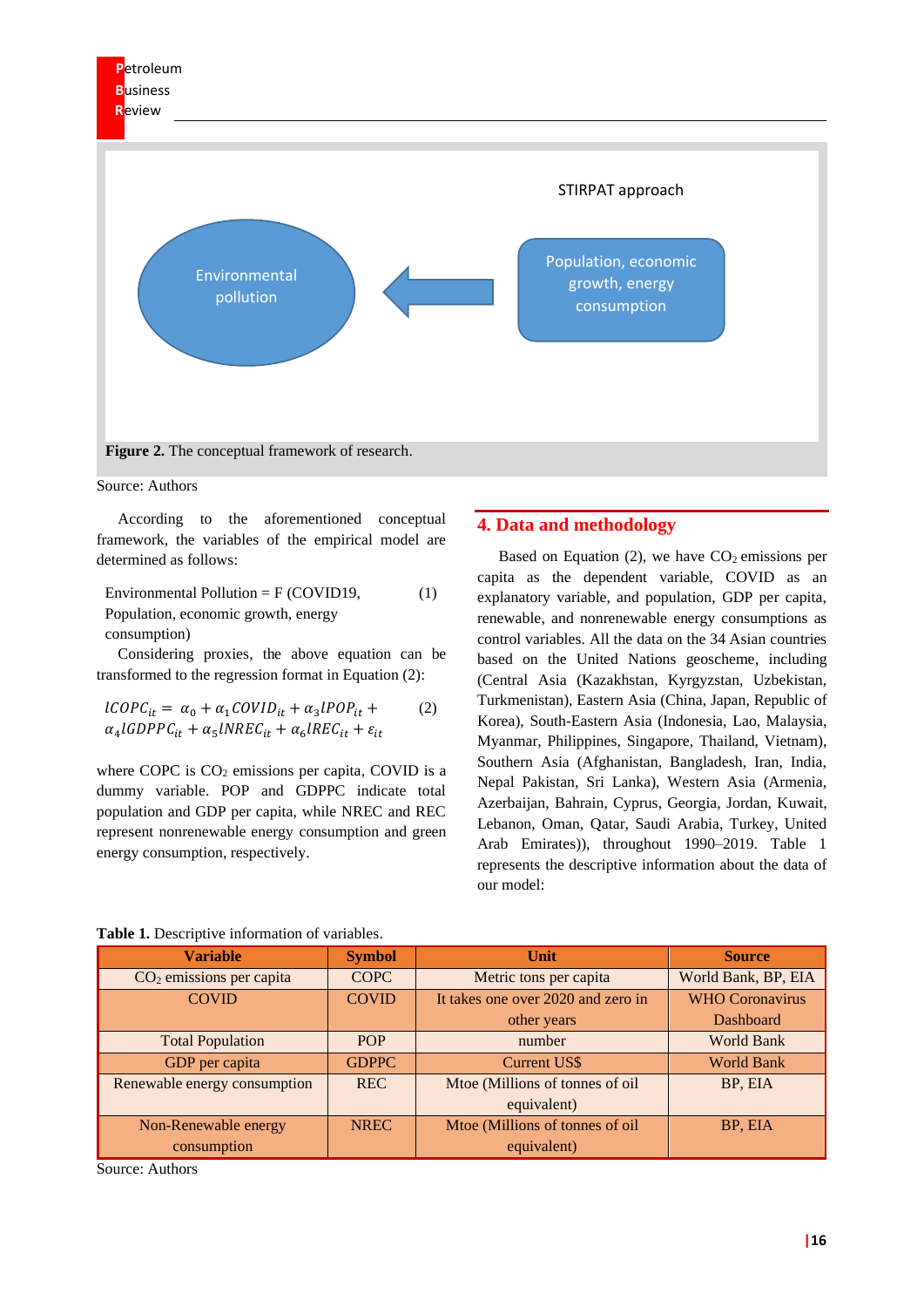Before applying the cointegration panel estimation, the preliminary checking through the panel unit root tests should be done to explore whether there is any unit root among series. To this end, we use four-panel unit root tests proposed by Breitung (2000), Pesaran (2007), Hadri (2000), and Im et al. (2003). If the series has a similar order of integration, the Pedroni cointegration (Pedroni 1999), Kao (1999), and Westerlund (2007) tests are applied to find out the presence of long-run relationship among variables. Having established the presence of long-run cointegration among variables, we contribute to estimating the long-run coefficients of explanatory variables using the fully modified OLS (FMOLS), which was proposed by Pedroni (2004) and had the following estimator:

If we consider the following panel data equation (Equation (3)) where Y and X have long-run cointegration:

$$
Y_{it} = \alpha_i + \beta X_{it} + \varepsilon_{it} \tag{3}
$$

The Pedroni's FMOLS estimator is:

$$
\hat{\beta}_{FMOLS}^{*} = \frac{1}{N} \sum_{i=1}^{N} \left[ \sum_{t=1}^{T} X_{it} - \bar{X}_{i} \right]^{2} - 1 \left( \sum_{t=1}^{T} (X_{it} - \bar{X}_{j}) Y_{it}^{*} - T \hat{\gamma}_{i} \right)
$$
\n
$$
(4)
$$

In Equation (4),  $Y_{it}^*$  is  $Y_{it} - \overline{Y}_i - (\widehat{\Omega}_{2,1,i}/\widehat{\Omega}_{2,2,i})\Delta X_{it}$  and  $\hat{\gamma}_i$  is  $\hat{\Gamma}_{2,1,i} + \hat{\Omega}^0_{2,1,i} - (\hat{\Omega}_{2,1,i}/\hat{\Omega}_{2,2,i}) (\hat{\Gamma}_{2,2,i} + \hat{\Omega}^0_{2,2,i}).$ 

Next, the panel Granger causality test based on error correction model (ECM) with two steps (Engel and Granger 1987) is applied to explore the direction of the relationship between variables. In the first step, the residuals are obtained from the estimation results by FMOLS, and then in the second step, the short-run ECM



January 2022

is evaluated. This Granger causality test for the main variables  $(CO<sub>2</sub>$  emissions per capita, GDP per capita, population, renewable energy consumption, and fossil fuels consumption) is based on Equation (5):

 $\Delta LCOPC_{it} = \alpha_{1i} + \sum_{P} \alpha_{11ip} \Delta LCOPC_{it-p} +$  $\sum_{P} \alpha_{12in} \Delta LGDPPC_{it-n} +$  $\sum_{P} \alpha_{13ip} \Delta LREC_{it-p} +$  $\sum_{P} \alpha_{14ip} \Delta L NRE C_{it-p} + \varepsilon_{1it}$ 

 $\Delta LGDPPC_{it} = \alpha_{2i} + \sum_{P} \alpha_{21ip} \Delta LCOPC_{it-p} +$  $\sum_{P} \alpha_{22in} \Delta LGDPPC_{it-n} +$  $\sum_{P} \alpha_{23ip} \Delta LREC_{it-n} +$  $\sum_{P} \alpha_{24ip} \Delta L NREG_{it-n} + \varepsilon_{2it}$ 

 $\Delta LREC_{it} = \alpha_{4i} + \sum_{P} \alpha_{41ip} \Delta LCOPC_{it-p} +$  $\sum_{P} \alpha_{42in} \Delta LGDPPC_{it-n} +$  $\sum_{P} \alpha_{43ip} \Delta LREC_{it-p} +$  $\sum_{P} \alpha_{44ip} \Delta L NREG_{it-p} + \varepsilon_{4it}$ 

 $\Delta L NREC_{it} = \alpha_{5i} + \sum_{P} \alpha_{51in} \Delta L COPC_{it-n} +$  $\sum_{P} \alpha_{52ip} \Delta LGDPPC_{it-p} +$  $\sum_{P} \alpha_{53in} \Delta LREC_{it-n} +$  $\sum_{P} \alpha_{54ip} \Delta L NREG_{it-p} + \varepsilon_{5it}$ (5)

In Equation (5),  $\Delta$  indicates the first difference of the variable, while *p* and ETC indicate the lag length (in this paper, the optimal lag length is based on the Akaike's information criterion (AIC) and the error correction term, respectively.

#### **5. Empirical findings**

The preliminary test of panel unit root controls of variables for our panel of Asian countries is performed, and the results are listed in Table 2.

| Variable      | <b>Breitung</b> | <b>CADF</b> | Hadri     | <b>IPS</b> w-stat |
|---------------|-----------------|-------------|-----------|-------------------|
| <b>ICOPC</b>  | $-0.714$        | $-1.455$    | 14.685*   | $-.611$           |
|               | (0.328)         | (0.644)     | (0.00)    | (0.332)           |
| <b>IPOP</b>   | 0.108           | $-2.055$    | 14.085*   | $-1.394$          |
|               | (0.513)         | (0.194)     | (0.00)    | (0.149)           |
| <b>IGDPPC</b> | $-0.358$        | $-2.004$    | 18.694*   | $-0.793$          |
|               | (0.403)         | (0.174)     | (0.00)    | (0.385)           |
| <b>IREC</b>   | 2.594           | $-1.955$    | $34.510*$ | 2.129             |
|               | (0.895)         | (0.410)     | (0.00)    | (0.984)           |
| <b>INREC</b>  | 0.165           | $-2.019$    | 37.659*   | 1.759             |
|               | (0.604)         | (0.219)     | (0.00)    | (0.847)           |

Note: \* shows significance level at 0.01. Source: Authors' compilation

**Table 2.** Results of panel unit root tests.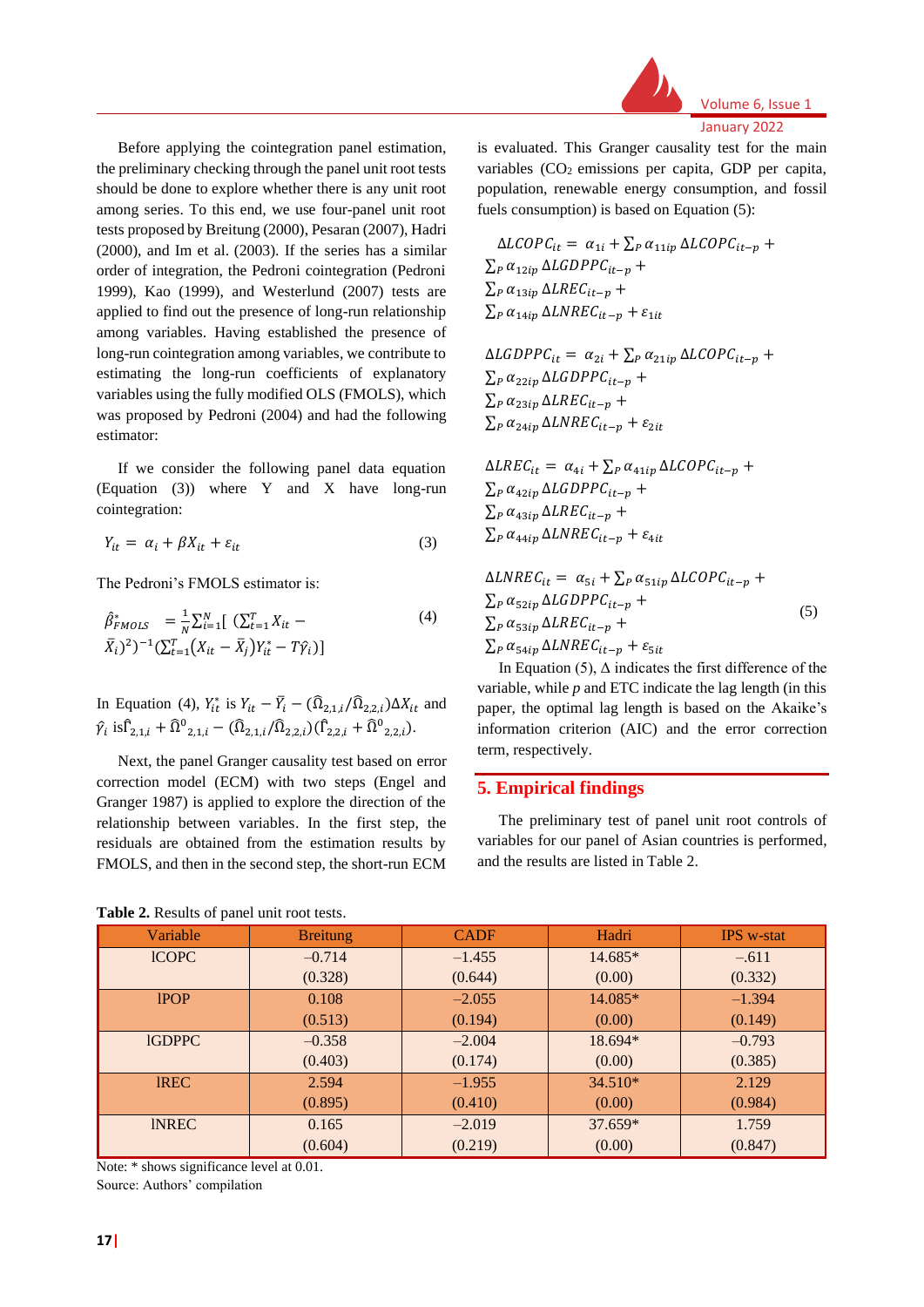It can be concluded that the variables of our model become integrated at the first difference  $(I(1))$ . Next, seven-panel cointegration tests (Pedroni 2004) are carried out. As represented in Table 3, most statistics are significant, allowing us to reject the null hypothesis (no cointegration).

**Table 3.** Panel cointegration test results.

| <b>Statistics</b> | <b>Within-dimension</b> |       |  |
|-------------------|-------------------------|-------|--|
|                   | <b>Value</b>            | Prob. |  |
| Panel v-stat      | $1.324**$               | 0.036 |  |
| Panel rho-stat    | $-0.714$                | 0.104 |  |
| Panel PP-stat     | $-5.477*$               | 0.00  |  |
| Panel ADF-stat    | $-5.818*$               | 0.00  |  |
|                   | Between-dimension       |       |  |
| Group rho-stat    | 0.318                   | 0.794 |  |
| Group pp-stat     | $-5.115*$               | 0.00  |  |
| Group ADF-stat    | $-6.002*$               | 0.00  |  |

Note:  $*$  and  $**$  show significance levels at 0.01 and 0.05, respectively.

Source: Authors' compilation

To check the validation of Pedroni's cointegration test results, we employ two other panel cointegration tests, namely Kao's test (Kao, 1999) and Westerlund's

test (Westerlund, 2007). The findings of the tests, shown in Tables 4 and 5, prove that the series are co-integrated.

**Table 4.** Robustness check for panel cointegration result (Kao test).

|            | t statistic | Prob. |
|------------|-------------|-------|
| <b>ADF</b> | $-1.843*$   | 0.012 |

Note: \* shows significance level at 0.05. Source: Authors' compilation

| Table 5. Robustness check for panel cointegration result (Westerlund test). |
|-----------------------------------------------------------------------------|
|-----------------------------------------------------------------------------|

|         | <b>Value</b> | Prob. | Robust prob. |
|---------|--------------|-------|--------------|
| $G_T$   | $-3.980$     | 0.616 | 0.011        |
| $G_{a}$ | $-7.414$     | 0.894 | 0.027        |
| $P_T$   | $-8.575$     | 0.715 | 0.027        |
| $P_{a}$ | $-4.480$     | 0.932 | 0.188        |

Source: Authors' compilation

According to the abovementioned results of panel unit root tests and cointegration analyses, the fully modified OLS (FMOLS) estimator are employed to find out the coefficients (since the natural logarithm form of variables is considered, the coefficients can be interpreted as long-run elasticities) of impacts of explanatory variables on the dependent variable  $(CO<sub>2</sub>$  per capita). The significant findings, reported in Table 6, express that the impact of COVID is positive and statistically significant, mentioning that the pandemic

outbreak accelerates the emissions of  $CO<sub>2</sub>$  in the sampled Asian countries by approximately 0.001%. This finding is in contrast to Madkour (2021) and Sikarwar et al. (2021), who found out the negative impact of COVID-19 on environmental pollution, while it is in line with Travaglio et al. (2021), who declare the positive relationship between the COVID-19 and air pollution.

The findings further reveal that population number and GDP per capita have a positive relationship with  $CO<sub>2</sub>$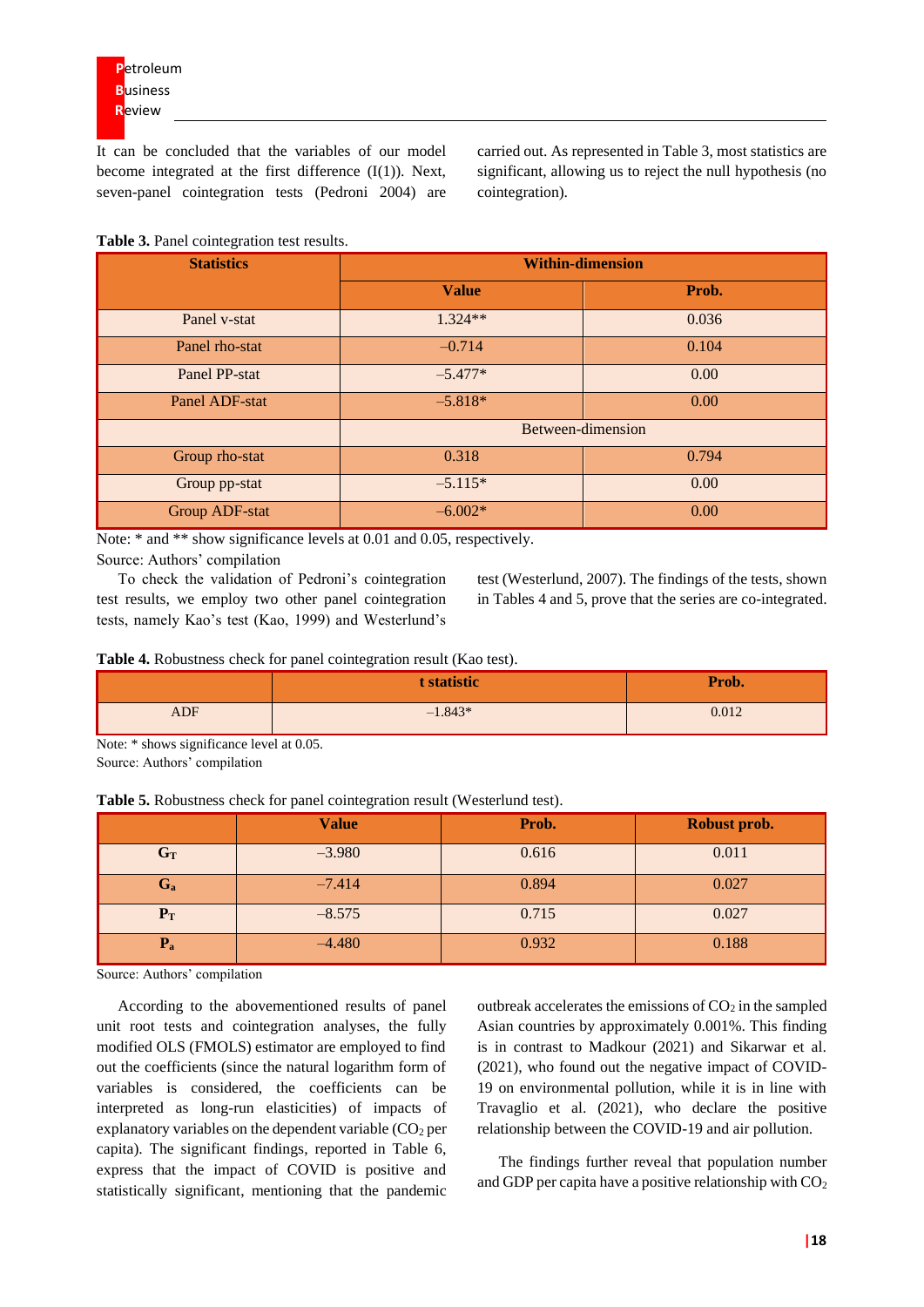

emissions, indicating that a 1% increase in total population and GDP per capita of the sampled Asian counties leads to an increase in  $CO<sub>2</sub>$  emissions by approximately 0.28% 0.09%, respectively. Regarding energy consumption, renewable energy consumption has a negative coefficient, meaning that by using 1% more green energy resources in the examined Asian countries, the  $CO<sub>2</sub>$  emissions may reduce by nearly 0.17%. In comparison, a 1% increase in fossil fuel consumption may increase carbon dioxide emissions by 1.43%.

| <b>Explanatory variable</b> | <b>Coefficient</b> | t-stat |
|-----------------------------|--------------------|--------|
| <b>COVID</b>                | $-10.230*$         | 0.037  |
| <b>IPOP</b>                 | $0.281*$           | 0.094  |
| <b>IGDPPC</b>               | $0.0.096*$         | 0.043  |
| <b>IREC</b>                 | $-0.17**$          | 0.085  |
| <b>INREC</b>                | $1.437**$          | 0.028  |

#### **Table 6.** FMOLS estimation results.

Note:  $*$  and  $**$  show significance levels at 0.01 and 0.05, respectively.

Source: Authors' compilation

The estimated coefficients, represented in Table 6, do not express the direction of causality between the series. Therefore, the short-run and long-run Granger causality tests for time-varying variables are carried out. Table 7 reports the results of the Granger causality test for our model.

#### **Table 7.** Panel Granger causality test.

| <b>Dependent</b>  | <b>Explanatory variable</b> |                |                 |               | <b>ECM</b> |
|-------------------|-----------------------------|----------------|-----------------|---------------|------------|
| variable          | <b>AICOPC</b>               | <b>AIGDPPC</b> | <b>AIREC</b>    | <b>AINREC</b> |            |
| $\triangle$ ICOPC | -                           | $0.261*$       | $-0.219*$       | $0.392*$      | $-0.387*$  |
|                   |                             |                |                 |               | $(-4.758)$ |
| <b>AIGDPPC</b>    | $0.194**$                   |                | $-0.094**$      | $0.433*$      | $-0.174*$  |
|                   |                             |                |                 |               | $(-2.583)$ |
| <b>AIREC</b>      | 0.940                       | 1.104          | $\qquad \qquad$ | 0.004         | $-0.493*$  |
|                   |                             |                |                 |               | $(-4.119)$ |
| <b>AINREC</b>     | $-0.393**$                  | 0.0490         | 0.116           |               | $-0.210*$  |
|                   |                             |                |                 |               | $(-2.483)$ |
|                   |                             |                |                 |               |            |

Note:  $*$  and  $**$  show significance levels at 0.01 and 0.05, respectively. Source: Authors' compilation

The estimated coefficients of the Granger causality test, expressed in Table 7, indicate a short-run bidirectional relationship between  $CO<sub>2</sub>$  emissions and GDP per capita. It proves that any increase in GDP per capita leads to a higher level of air pollution and vice versa, any environmental pollution from carbon dioxide emissions may increase GDP per capita in the sampled Asian countries. Finally, a unidirectional linkage runs from renewable energy consumption and fossil fuels consumption to GDP per capita, indicating that a 1% increase in green energy consumption decreases GDP per capita by approximately 0.09%. In contrast, the GDP per capita in the sampled Asian countries increases about 0.4% by a 1% increase in fossil fuels consumption. Thus, it can be concluded that energy transition in the Asian nations will lead to a lower GDP per capita, while fossil

fuels consumption as a significant contribution to environmental pollution plays a role of accelerator for GDP per capita.

### **6. Conclusions**

This study attempts to examine the relationship between air pollution (with the proxy of  $CO<sub>2</sub>$  emissions per capita), COVID-19, and energy consumption for a panel of 34 Asian countries over the period 1990–2019. Our theoretical framework for the relationships is based on the STIRPAT approach. The estimation results from the FMOLS technique suggest that carbon dioxide emissions increase with the coronavirus outbreak, population number, GDP per capita, and fossil fuels consumption. In contrast, renewable energy consumption may lower  $CO<sub>2</sub>$  emissions per capita in the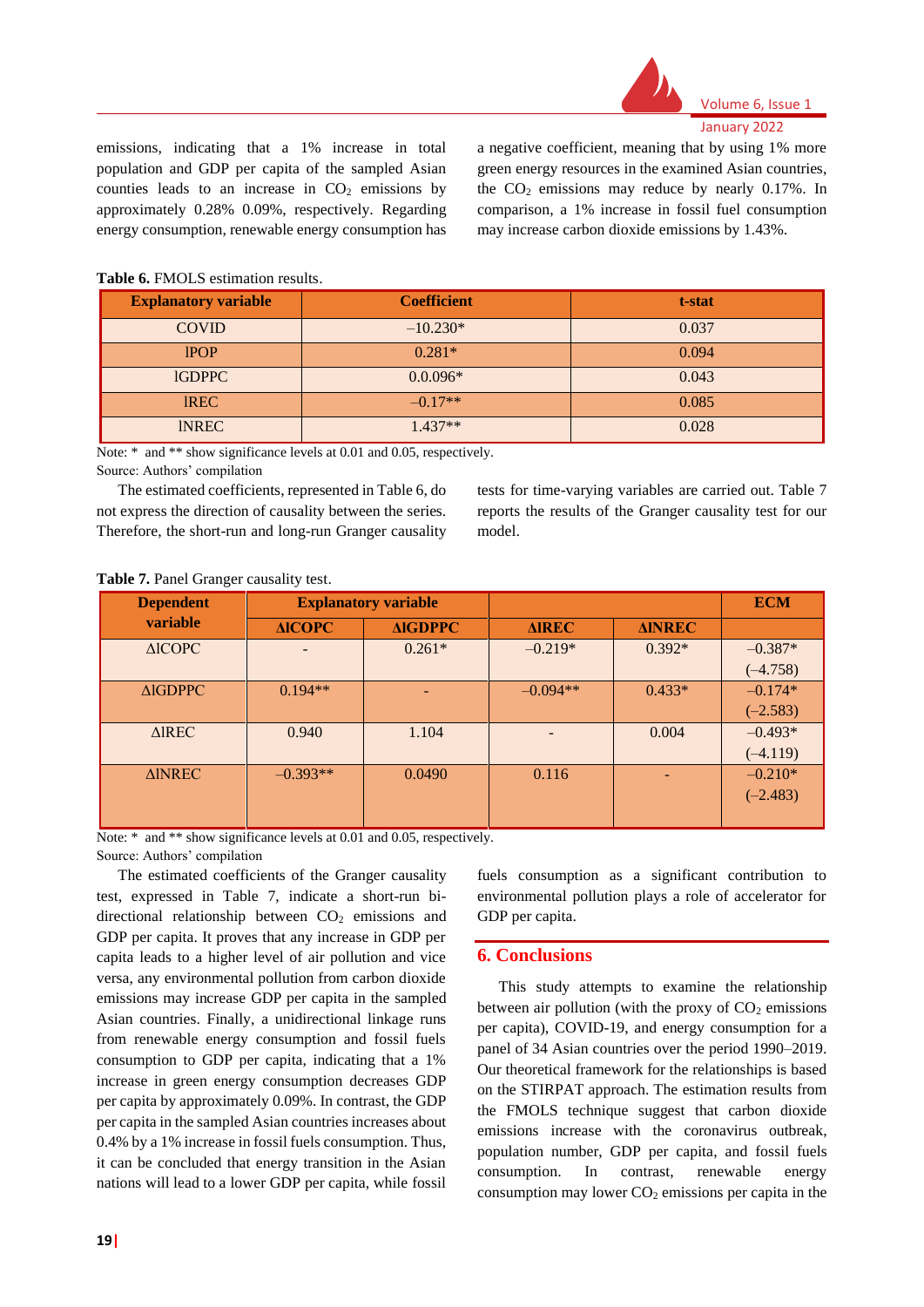examined Asian nations. One of the interesting conclusions is that the sensitivity of  $CO<sub>2</sub>$  emissions to fossil fuels is higher than to other explanatory variables highlighting the importance of attention to the energy transition, energy intensity, and green energy projects in Asian countries.

The causal relationship among variables was studied using the panel error correction model. According to the results, it can be concluded that there is a bi-directional linkage between  $CO<sub>2</sub>$  emissions and GDP per capita, while unidirectional relationships are running from renewable energy consumption and fossil fuels consumption to GDP per capita.

According to the results mentioned above, the following concluding remarks can be represented:

Firstly, GDP per capita has a significant role in environmental protection and climate change. Any increase in GDP per capita may adversely affect environmental pollution due to higher consumption of fossil fuels in industrial and power sectors of Asian economies.

Second, since there is a positive impact from population growth to carbon dioxide emissions, it will be expressed that in many Asian nations, there are not any reliable regulations and rules to optimize the population and increase the energy consumption efficiency of households.

Third, there is a positive relationship between COVID-19 and  $CO<sub>2</sub>$  emissions in the examined Asian nations, meaning that the mismanagement of the COVID-19 may be considered a signal for increasing air pollution.

As practical policy implications during the COVID-19, the governments in Asian nations should pay more attention to motivating green energy projects using green finance instruments. Due to the financial challenge by the COVID-19 consequences and the lack of capital to invest in the green projects, using stimulating packages for foreign investors which provide appropriate interest rates and ROI will be fruitful. Furthermore, the policies to combat the COVID-19 outbreak should not be a restriction to trade liberalism, labor, and capital mobility among Asian countries.

Despite the impressive contributions of our paper to the existing literature, studying the relationship between COVID-19 and the development progress of countries will be worthy and remarkable for policymakers and scholars. Furthermore, applying research from the viewpoint of dynamic system models about the impacts of the pandemic on socio-economic aspects (through some popular theories like Beck's theory of risk society) of countries is highly recommended for future studies.

#### **References**

- ADB. 2011. Asia 2050: Realizing the Asian Century. URL: https://www.adb.org/publications/asia-2050-realizing-asian-century [accessed 20.10.2021]
- Aghashariatmadari, Z. 2021. The effects of COVID-19 pandemic on the air pollutants concentration during the lockdown in Tehran, Iran. Urban Climate. 38, 100882, doi: https://doi.org/10.1016/j.uclim.2021.100882
- Andreoni, V. 2021. Estimating the European CO2 emissions change due to COVID-19 restrictions. Science of The Total Environment. 769, 145115, doi:

https://doi.org/10.1016/j.scitotenv.2021.145115

- Breitung, J., 2001. The local power of some unit root tests for panel data. In: Baltagi, B.H., Fomby, T.B., Hill, R.C. (Eds.), Nonstationary Panels, Panel Cointegration, and Dynamic Panels Advances in Econometrics Vol. 15. Emerald Group Publishing Limited, United Kingdom, pp. 161–177
- Ehrlich, P.P., and Holdren, J.P. 1971. Impact of population growth. Science. 171: 1212–1217.
- Engel, R.F., Granger, C.W.J., 1987. Cointegration and error correction: representation, estimation, and testing. Econometrica 55: 251–276.
- Fagbemi, F. 2021. COVID-19 and sustainable development goals (SDGs): An appraisal of the emanating effects in Nigeria. Research in Globalization. 3, 100047, doi: https://doi.org/10.1016/j.resglo.2021.100047
- Fan, Y., Liu, L., Wu, G., and Wei, Y. 2006. Analyzing impact factors of CO2 emissions using the STIRPAT model. Environmental Impact Assessment Review. 26 (4): 377–395.
- Gani, A. 2021. Fossil fuel energy and environmental performance in an extended STIRPAT model. Journal of Cleaner Production. 297, 126526, doi: https://doi.org/10.1016/j.jclepro.2021.126526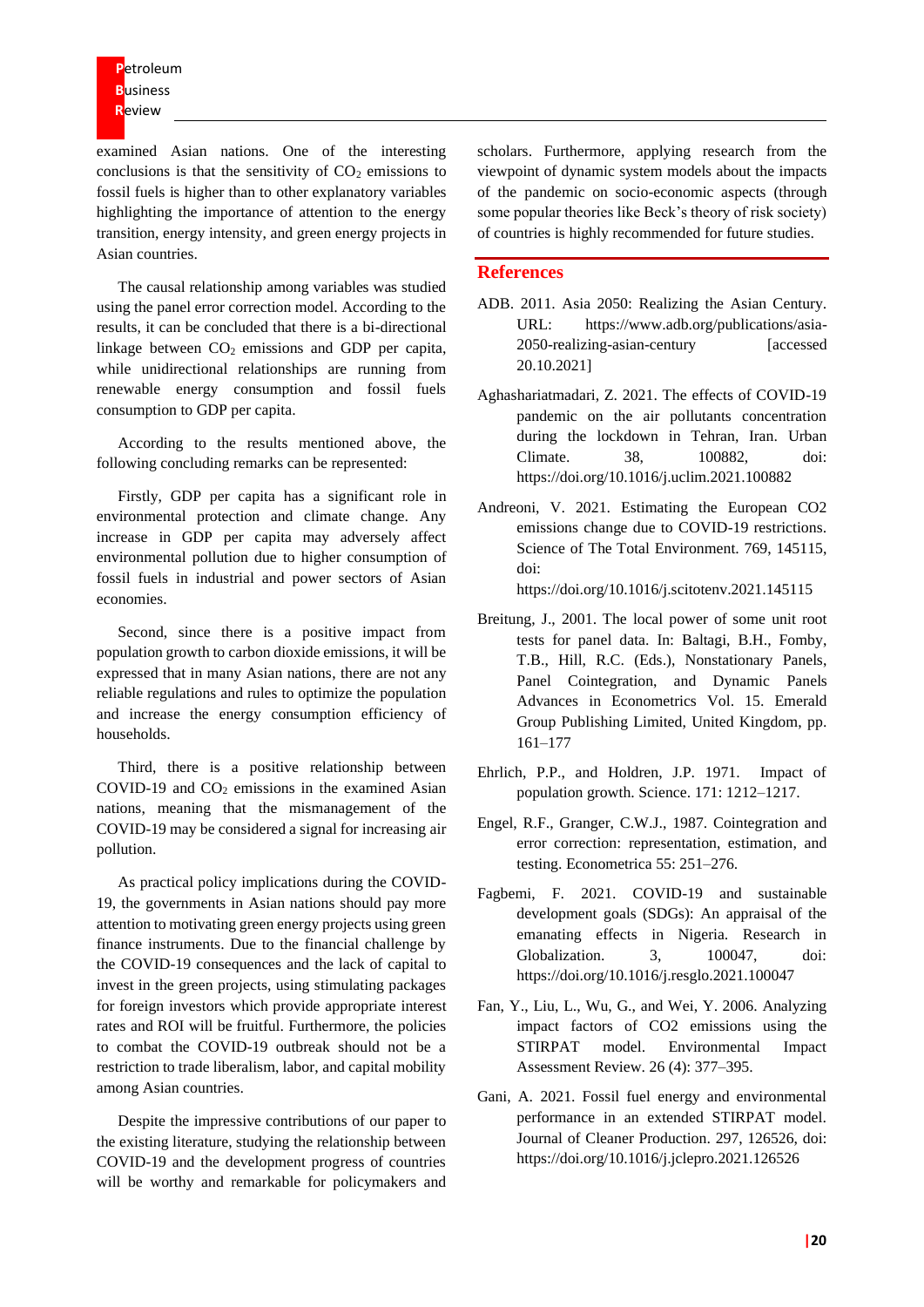

Volume 6, Issue 1

January 2022

Gharemanloo, M., Lops, Y., Choi, Y., and Mousavinezhad, S. 2021. Impact of the COVID-19 outbreak on air pollution levels in East Asia. Science of The Total Environment. 754, 142226, doi:

https://doi.org/10.1016/j.scitotenv.2020.142226

- Hadri, K., 2000. Testing for stationarity in heterogeneous panel data. Econ. J. 3:148–161.
- Hoang, A., Nizetic, S., Olcer, A., Ong, H., Chen, W., Chong, Ch., Thomas, S., Bandh, S., and Nguyen, X. 2021. Impacts of COVID-19 pandemic on the global energy system and the shift progress to renewable energy: Opportunities, challenges, and policy implications. Energy Policy, 154, 112322, doi: https://doi.org/10.1016/j.enpol.2021.112322
- Im, K.-S., Pesaran, H., Shin, Y., 2003. Testing for unit roots in heterogeneous panels. J. Econ. 115: 53– 74
- Kao, C., 1999. Spurious regression and residual‐based tests for cointegration in panel data. J. Econ. 90: 1–44
- Madkour, K. 2021. Monitoring the impacts of COVID-19 pandemic on climate change and the environment on Egypt using Sentinel-5P Images and the Carbon footprint methodology. The Egyptian Journal of Remote Sensing and Space Science. In Press. doi: https://doi.org/10.1016/j.ejrs.2021.07.003
- Marazziti, D., Cianconi, P., Mucci, F., Foresi, L., Chiarantini, I., and Vecchia, A. 2021. Climate change, environment pollution, COVID-19 pandemic, and mental health. Science of The Total Environment. 773, 145182, doi: https://doi.org/10.1016/j.scitotenv.2021.145182
- Nundy, S., Ghosh, A., Mesloub, A., Albaqawy, Gh., and Alnaim, M. 2021. Impact of COVID-19 pandemic on socio-economic, energy-environment and transport sector globally and sustainable development goal (SDG). Journal of Cleaner Production. 312, 127705, doi: https://doi.org/10.1016/j.jclepro.2021.127705
- Pedroni, P., 1999. Critical values for cointegration tests in heterogeneous panels with multiple regressors. Oxf. Bull. Econ. Stat. 61: 653–670.
- Pedroni, P., 2004. Panel cointegration: asymptotic and finite sample properties of pooled time series tests with an application to the PPP hypothesis. Econ. Theory 20: 597–625
- Pesaran, M., 2007. A simple panel unit root test in the presence of cross-section dependence. J. Appl. Econ. 22: 265–312.
- Sikarwar, V., Reichert, A., Jeremias, M., and Manovic, V. 2021. COVID-19 pandemic and global carbon dioxide emissions: A first assessment. Science of The Total Environment. 794, 148770, doi: https://doi.org/10.1016/j.scitotenv.2021.148770
- Smith, L.V., Tarui, N., and Yamagata, T. 2021. Assessing the impact of COVID-19 on global fossil fuel consumption and CO2 emissions. Energy Economics. 97, 105170, doi: https://doi.org/10.1016/j.eneco.2021.105170
- Travaglio, M., Yu, Y., Popovic, R., Selley, L., Leal, N., and Martins, L. 2021. Links between air pollution and COVID-19 in England. Environmental Pollution. 268 (A), 115859, doi: https://doi.org/10.1016/j.envpol.2020.115859
- Wang, P., Wu, W., Zhu, B., and Wei, Y. 2013. Examining the impact factors of energy-related CO2 emissions using the STIRPAT model in Guangdong Province, China. Applied Energy. 106: 65–71.
- Wang, Q., and Wang, Sh. 2020. Preventing carbon emission retaliatory rebound post-COVID-19 requires expanding free trade and improving energy efficiency. Science of The Total Environment. 746, 141158, doi: https://doi.org/10.1016/j.scitotenv.2020.141158
- Wang, R., Xiong, Y., Xing, X., Yang, R., Li, J., Wang, Y., Cao, J., Balkanski, Y., Penuelas, J., Ciais, Ph., Hauglustaine, D., Sardens, J., Chen, J., Ma, J., Xu, T., Kan, H., Zhang, Y., Oda, T., and Tao, Sh. 2020. Daily CO2 Emission Reduction Indicates the Control of Activities to Contain COVID-19 in China. The Innovation. 1 (3), 100062.
- Westerlund, J., 2007. Testing for error correction in panel data. Oxf. Bull. Econ. Stat. 69: 0305–9049
- World Bank. 2021. The Global Economy: on Track for Strong but Uneven Growth as COVID-19 Still Weighs. URL: https://www.worldbank.org/en/news/feature/2021 /06/08/the-global-economy-on-track-for-strongbut-uneven-growth-as-covid-19-still-weighs [accessed on 06.07.2021]
- Zhang, S., and Zhao, T. 2019. Identifying major influencing factors of CO2 emissions in China: Regional disparities analysis based on STIRPAT